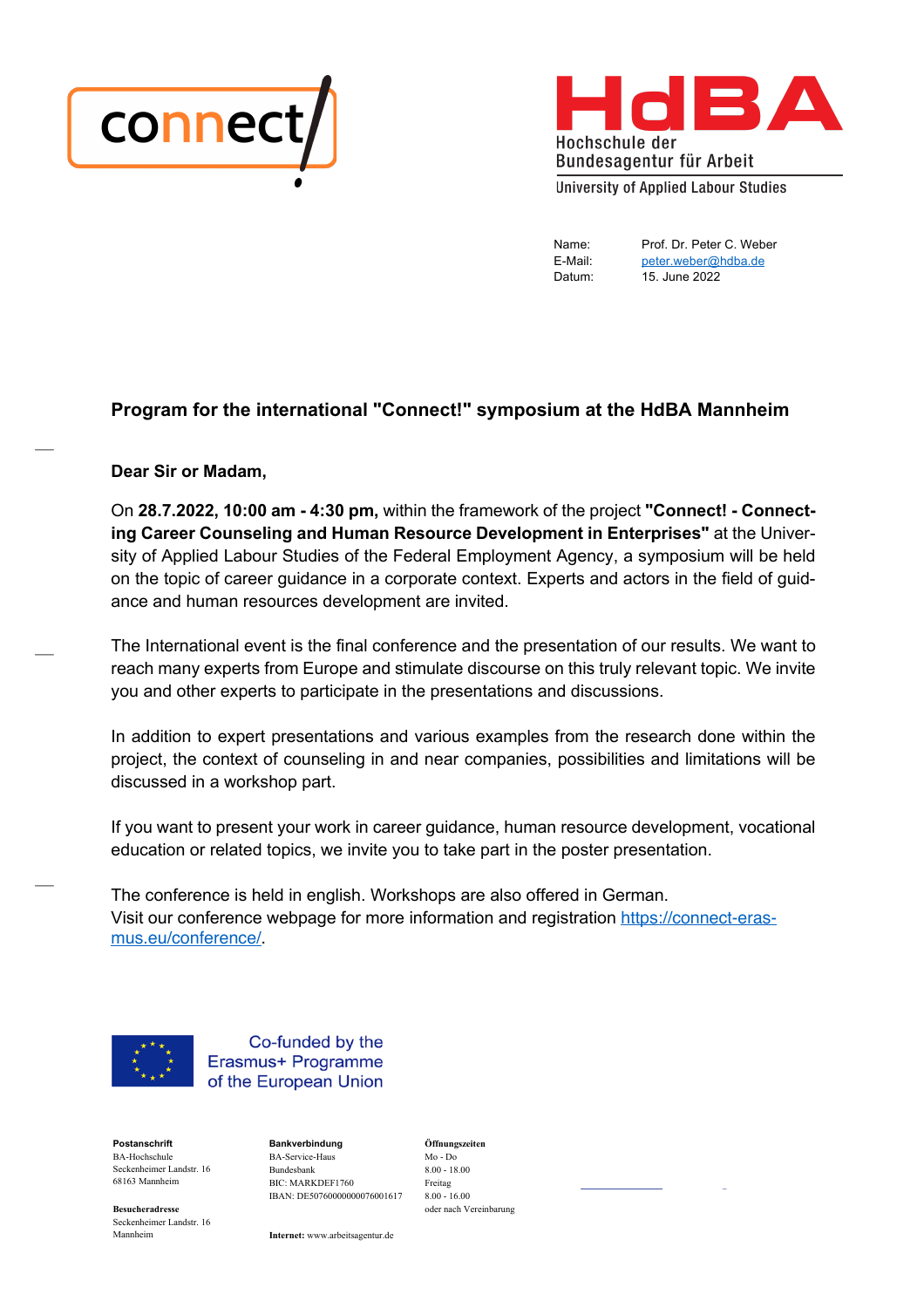| Program Thursday, 28.07.2022 |                                                                                                                                                                                                                                                                                           |
|------------------------------|-------------------------------------------------------------------------------------------------------------------------------------------------------------------------------------------------------------------------------------------------------------------------------------------|
| 9.30                         | Arrival, Reception                                                                                                                                                                                                                                                                        |
| 10.00                        | Welcome, agenda of the conference and presentation of the project<br><b>CONNECT!</b>                                                                                                                                                                                                      |
|                              | Vice director, Prof. Dr. Anne Müller-Osten                                                                                                                                                                                                                                                |
|                              | Prof. Dr. Peter Weber & Prof. Dr. Bettina Siecke                                                                                                                                                                                                                                          |
| 10.15                        | Prof. Dr. Peter Weber                                                                                                                                                                                                                                                                     |
|                              | Professional Career Guidance & Counseling in Companies – drivers and<br>opportunities to Connect HRD and CGC                                                                                                                                                                              |
| 10.45                        | Ms. Magdalena Burtscher, OECD                                                                                                                                                                                                                                                             |
|                              | Keynote: The Bigger Picture - Career Guidance & Counseling as Labour<br>Market Instrument within Transition                                                                                                                                                                               |
| $11.30 - 11.50$              | Coffee break and poster presentation                                                                                                                                                                                                                                                      |
| 11.50                        | Prof. Dr. Rie Thomsen                                                                                                                                                                                                                                                                     |
|                              | Keynote: Guidance in Communities – reflections and experience (video<br>presentation)                                                                                                                                                                                                     |
| 12.20                        | Prof. Lea Ferrari & Prof. Teresa Maria Sparamella                                                                                                                                                                                                                                         |
|                              | 'Piloting the CONNECT! course: Results and reflections form the Italian ex-<br>perience.'                                                                                                                                                                                                 |
| 12.40                        | Lunchbreak                                                                                                                                                                                                                                                                                |
| 13.40                        | Prof. Bettina Siecke, Dr. Matthias Zick Varul                                                                                                                                                                                                                                             |
|                              | Basic Results from the project: The CONNECT! Curricula                                                                                                                                                                                                                                    |
| 14.10                        | Parallel-Workshops                                                                                                                                                                                                                                                                        |
|                              | Deeper look into the CONNECT! Curriculum – Content and didacti-<br>cal elements - Lea Ferrari and Teresa Maria Sgaramella (english)<br>(also online)<br>Intersections and differences between CGC and HRD – status and<br>the way forward (Matthias Zick-Varul and Peter Weber) (english) |